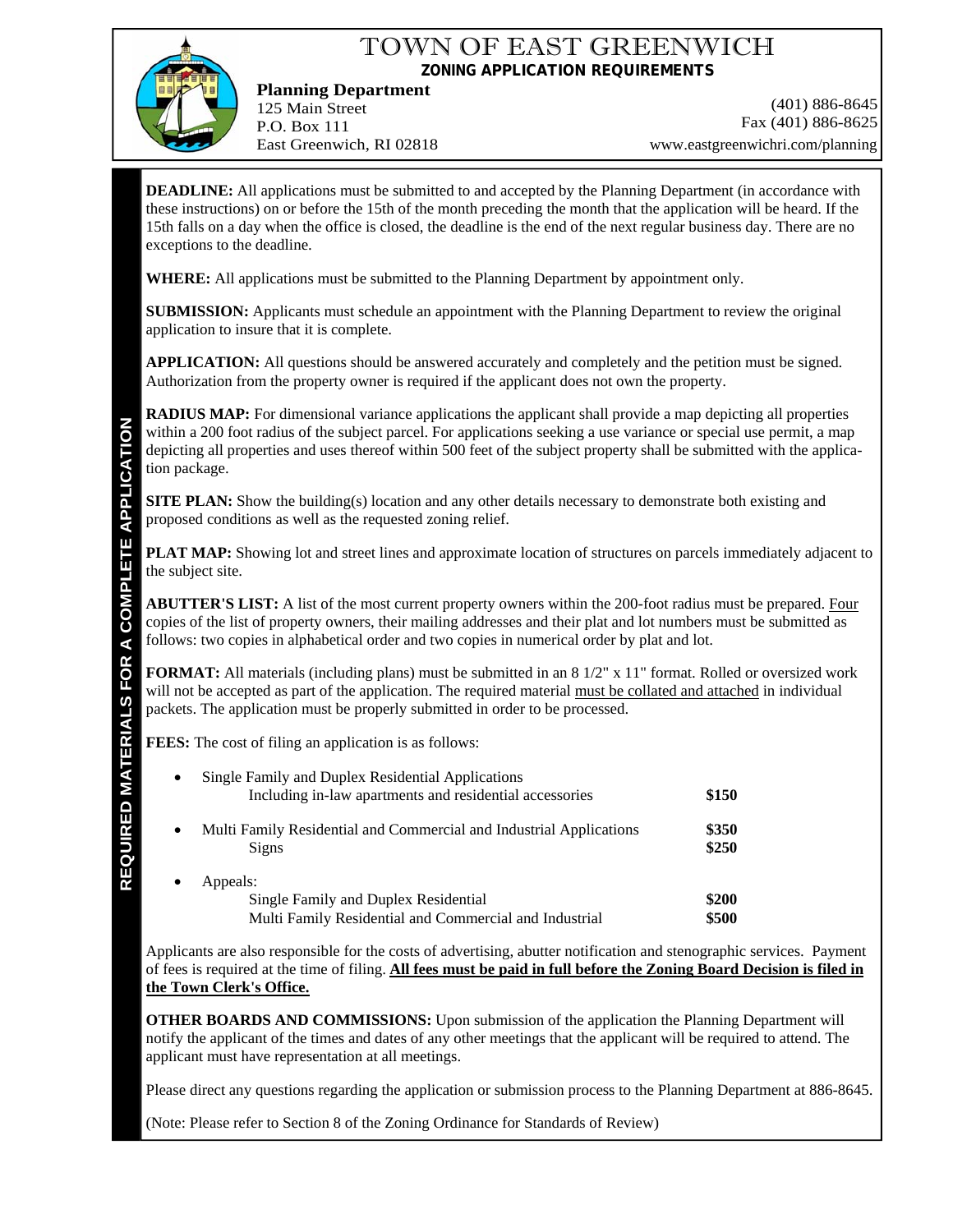|                      |                                                                                                                  | <b>Planning Department</b><br>125 Main Street<br>P.O. Box 111<br>East Greenwich, RI 02818                                                                                                                                     | <b>ZONING APPLICATION</b><br>$(401) 886 - 8645$<br>Fax (401) 886-8625<br>www.eastgreenwichri.com/planning.htm                                                                                                                                                                                 |  |
|----------------------|------------------------------------------------------------------------------------------------------------------|-------------------------------------------------------------------------------------------------------------------------------------------------------------------------------------------------------------------------------|-----------------------------------------------------------------------------------------------------------------------------------------------------------------------------------------------------------------------------------------------------------------------------------------------|--|
|                      |                                                                                                                  |                                                                                                                                                                                                                               |                                                                                                                                                                                                                                                                                               |  |
| NFORMATION           |                                                                                                                  | Property Owner                                                                                                                                                                                                                |                                                                                                                                                                                                                                                                                               |  |
|                      |                                                                                                                  |                                                                                                                                                                                                                               | Address: Phone Phone Phone Phone Phone Phone Phone Phone Phone Phone Phone Phone Phone Phone Phone Phone Phone Phone Phone Phone Phone Phone Phone Phone Phone Phone Phone Phone Phone Phone Phone Phone Phone Phone Phone Pho                                                                |  |
|                      |                                                                                                                  |                                                                                                                                                                                                                               | $\frac{1}{2}$ Fax $\frac{1}{2}$ Fax $\frac{1}{2}$ Fax $\frac{1}{2}$ Fax $\frac{1}{2}$ Fax $\frac{1}{2}$                                                                                                                                                                                       |  |
|                      |                                                                                                                  |                                                                                                                                                                                                                               |                                                                                                                                                                                                                                                                                               |  |
|                      |                                                                                                                  |                                                                                                                                                                                                                               | Applicant <u>experimental</u> contract the contract of the contract of the contract of the contract of the contract of the contract of the contract of the contract of the contract of the contract of the contract of the contract                                                           |  |
|                      |                                                                                                                  |                                                                                                                                                                                                                               | Address: Phone Phone Phone Phone Phone Phone Phone Phone Phone Phone Phone Phone Phone Phone Phone Phone Phone Phone Phone Phone Phone Phone Phone Phone Phone Phone Phone Phone Phone Phone Phone Phone Phone Phone Phone Pho                                                                |  |
|                      |                                                                                                                  |                                                                                                                                                                                                                               | $\frac{1}{2}$ Fax $\frac{1}{2}$ Fax $\frac{1}{2}$ Fax $\frac{1}{2}$ Fax $\frac{1}{2}$ Fax $\frac{1}{2}$ Fax $\frac{1}{2}$ Fax $\frac{1}{2}$ Fax $\frac{1}{2}$ Fax $\frac{1}{2}$ Fax $\frac{1}{2}$ Fax $\frac{1}{2}$ Fax $\frac{1}{2}$ Fax $\frac{1}{2}$ Fax $\frac{1}{2}$ Fax $\frac{1}{2}$ F |  |
|                      |                                                                                                                  |                                                                                                                                                                                                                               |                                                                                                                                                                                                                                                                                               |  |
| APPLICANT            |                                                                                                                  |                                                                                                                                                                                                                               | ZBR Approvals Required: Special Use Permit _____ Dimensional Variance(s) ____ Use Variance ____                                                                                                                                                                                               |  |
|                      |                                                                                                                  |                                                                                                                                                                                                                               |                                                                                                                                                                                                                                                                                               |  |
|                      |                                                                                                                  |                                                                                                                                                                                                                               |                                                                                                                                                                                                                                                                                               |  |
|                      |                                                                                                                  |                                                                                                                                                                                                                               |                                                                                                                                                                                                                                                                                               |  |
|                      |                                                                                                                  |                                                                                                                                                                                                                               | $\text{Map}$ $\qquad \qquad \text{Flat} \qquad \qquad \text{Lot}(s)$                                                                                                                                                                                                                          |  |
|                      |                                                                                                                  |                                                                                                                                                                                                                               |                                                                                                                                                                                                                                                                                               |  |
|                      |                                                                                                                  |                                                                                                                                                                                                                               |                                                                                                                                                                                                                                                                                               |  |
|                      |                                                                                                                  |                                                                                                                                                                                                                               |                                                                                                                                                                                                                                                                                               |  |
|                      |                                                                                                                  |                                                                                                                                                                                                                               |                                                                                                                                                                                                                                                                                               |  |
|                      |                                                                                                                  |                                                                                                                                                                                                                               |                                                                                                                                                                                                                                                                                               |  |
|                      |                                                                                                                  |                                                                                                                                                                                                                               | Existing use of the property: $\frac{1}{2}$ and $\frac{1}{2}$ and $\frac{1}{2}$ and $\frac{1}{2}$ and $\frac{1}{2}$ and $\frac{1}{2}$ and $\frac{1}{2}$ and $\frac{1}{2}$ and $\frac{1}{2}$ and $\frac{1}{2}$ and $\frac{1}{2}$ and $\frac{1}{2}$ and $\frac{1}{2}$ and $\frac{1}{2}$         |  |
|                      |                                                                                                                  |                                                                                                                                                                                                                               |                                                                                                                                                                                                                                                                                               |  |
| NFORMATION           |                                                                                                                  |                                                                                                                                                                                                                               |                                                                                                                                                                                                                                                                                               |  |
|                      |                                                                                                                  | <u> 1989 - Johann Stein, marwolaethau a bhann an t-Amhair an t-Amhair an t-Amhair an t-Amhair an t-Amhair an t-A</u>                                                                                                          |                                                                                                                                                                                                                                                                                               |  |
|                      |                                                                                                                  | Describe proposed request:                                                                                                                                                                                                    |                                                                                                                                                                                                                                                                                               |  |
|                      |                                                                                                                  | Number of Families Before/After Alteration: ______ Before _____ After                                                                                                                                                         |                                                                                                                                                                                                                                                                                               |  |
|                      | IF A BUILDING PERMIT IS REQUIRED                                                                                 |                                                                                                                                                                                                                               |                                                                                                                                                                                                                                                                                               |  |
|                      |                                                                                                                  | Have you submitted plans for the above building to the Building Official?                                                                                                                                                     |                                                                                                                                                                                                                                                                                               |  |
|                      |                                                                                                                  | If Yes, Give Date: 1988. The Manual State of the Manual State of the Manual State of the Manual State of the Manual State of the Manual State of the Manual State of the Manual State of the Manual State of the Manual State |                                                                                                                                                                                                                                                                                               |  |
|                      | If No, Explain:                                                                                                  |                                                                                                                                                                                                                               |                                                                                                                                                                                                                                                                                               |  |
| PROPERTY             |                                                                                                                  |                                                                                                                                                                                                                               |                                                                                                                                                                                                                                                                                               |  |
|                      | If Refused, Give Reason:                                                                                         |                                                                                                                                                                                                                               |                                                                                                                                                                                                                                                                                               |  |
|                      | List all provisions or regulations of the East Greenwich Zoning Ordinance (or State Enabling Act) from which you |                                                                                                                                                                                                                               |                                                                                                                                                                                                                                                                                               |  |
|                      | are seeking relief by Section, Subsection and Ti-                                                                |                                                                                                                                                                                                                               |                                                                                                                                                                                                                                                                                               |  |
|                      |                                                                                                                  |                                                                                                                                                                                                                               | tle:                                                                                                                                                                                                                                                                                          |  |
|                      |                                                                                                                  |                                                                                                                                                                                                                               |                                                                                                                                                                                                                                                                                               |  |
|                      |                                                                                                                  |                                                                                                                                                                                                                               |                                                                                                                                                                                                                                                                                               |  |
|                      |                                                                                                                  |                                                                                                                                                                                                                               | State ground(s) for Special Use Permit, Use Variance or Dimensional Variance by each Section and Title referred to                                                                                                                                                                            |  |
|                      | above.                                                                                                           |                                                                                                                                                                                                                               |                                                                                                                                                                                                                                                                                               |  |
|                      |                                                                                                                  |                                                                                                                                                                                                                               |                                                                                                                                                                                                                                                                                               |  |
|                      |                                                                                                                  |                                                                                                                                                                                                                               |                                                                                                                                                                                                                                                                                               |  |
|                      | Attest: The information provided on this application is true and accurate:                                       |                                                                                                                                                                                                                               |                                                                                                                                                                                                                                                                                               |  |
| <b>CERTIFICATION</b> |                                                                                                                  |                                                                                                                                                                                                                               |                                                                                                                                                                                                                                                                                               |  |
|                      |                                                                                                                  |                                                                                                                                                                                                                               |                                                                                                                                                                                                                                                                                               |  |
|                      |                                                                                                                  |                                                                                                                                                                                                                               |                                                                                                                                                                                                                                                                                               |  |
|                      | Owner's Signature                                                                                                |                                                                                                                                                                                                                               | Date:                                                                                                                                                                                                                                                                                         |  |

## TOWN OF EAST GREENWICH